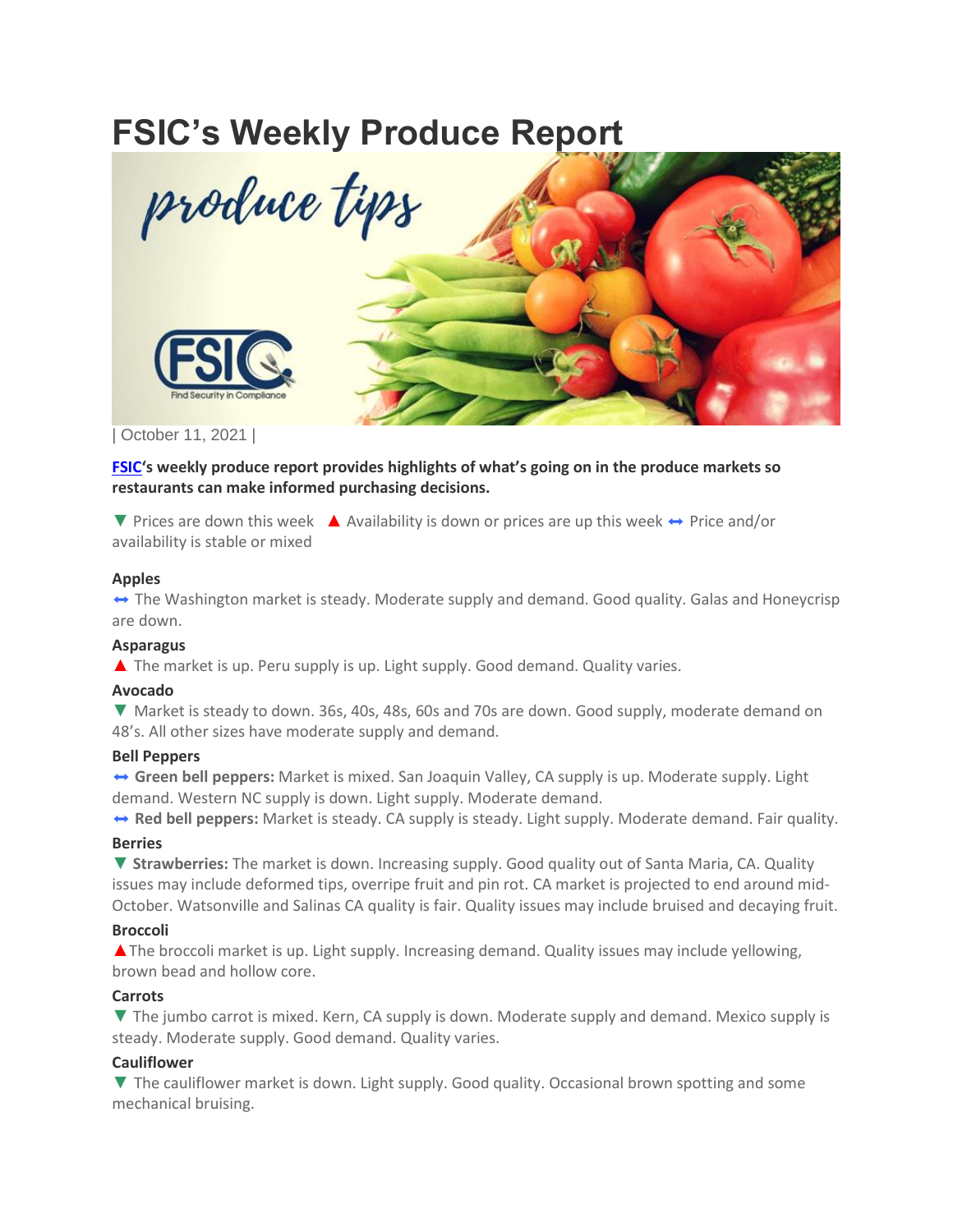# **Celery**

▲ The celery market is up. Good supply. Light demand. Good quality.

# **Cucumbers**

▼ Market is down. Western supply out of Mexico through TX is down. Light supply. Moderate demand. Western supply out of Mexico through CA is down. Moderate supply and demand. Quality varies.

## **Grapes**

↔ Market is mixed. Kern, CA supply of Red Globes, Scarlet Royal, Black Seedless, White Seedless and Red Seedless are down. Moderate supply. Good demand. San Joaquin Valley, CA supply of Scarlet Royal, Red Seedless, and White Seedless are steady while Black Seedless are up out of San Joaquin Valley, CA. Moderate supply. Good demand.

### **Lemons**

↔ Market is flat. Final harvest out of Oxnard/Riverside. Shorter shelf life. Sizes are small. Coachella has begun harvesting and shipping new-crop lemons out of Riverside. Supplies are more consistent. Slight delays. Supplies out of Yuma may begin this week. Light supplies.

## **Lettuce**

▲ **Iceberg:** The iceberg market is up. Light supply. Increased demand. Good issues may include inconsistent weights, burn on outer leaves, puffy heads, seeder and bottom rot.

▲ **Leaf:** The green leaf market is up. Fair supply and demand. Good quality with good green color, full heads and good texture. Romaine market is up. Light supply. Strong demand. Quality issues may include fringe burn and internal burn.

# **Limes**

▼ Market is down. Quality issues in the Gulf of Mexico may include, skin breakdown, blanching, and scarring. Bigger sizes affected. Pacific Region quality issues may include skin breakdown, scarring and blanching.

### **Melons**

▲ **Cantaloupe:** Market is up. Good supply on 9 ct. and 12 ct. 9 ct. jumbo supply is limited

**→ Honeydew:** Market is flat. Increased demand. Lighter supply. Peaking on 5 ct. Light supply on smaller sizes.

# **Onions**

▲ The jumbo yellow onion is up. ID and WA/OR supply is up. Moderate supply. Good demand.

# **Oranges**

 $\leftrightarrow$  Market on oranges is flat. Valencias approaching end of season. Short shelf life. Peaking on 72s and 88s. Light supplies on 113 ct. and 138 ct.

# **Potatoes**

▼ **Russets:** Market is mixed. ID supply of 70 ct. Norkotahs are down. 6 oz. minimum size are steady. 90 ct. Norkotahs are up. Moderate supply. Good demand. WA/OR supply of 70 ct. Norkotahs are down and 90 ct. Norkotahs are up. Moderate supply and demand. Fair quality out of both regions.

**← Reds:** Market is steady. WI supply is steady. Moderate supply and demand.

**→ Yellow:** Market is steady. WI supply is steady. Moderate supply and demand.

# **Squash**

 $\leftrightarrow$  Market is steady. NC supply is steady. Light supply. Moderate demand. GA supply is steady. Moderate supply and demand.

### **Tomatoes**

▲ **Rounds:** The market is steady to up. Mexico supply through TX is up. Moderate supply. Good demand. Supply out of Mexico through CA is steady. Light supply. Good demand.